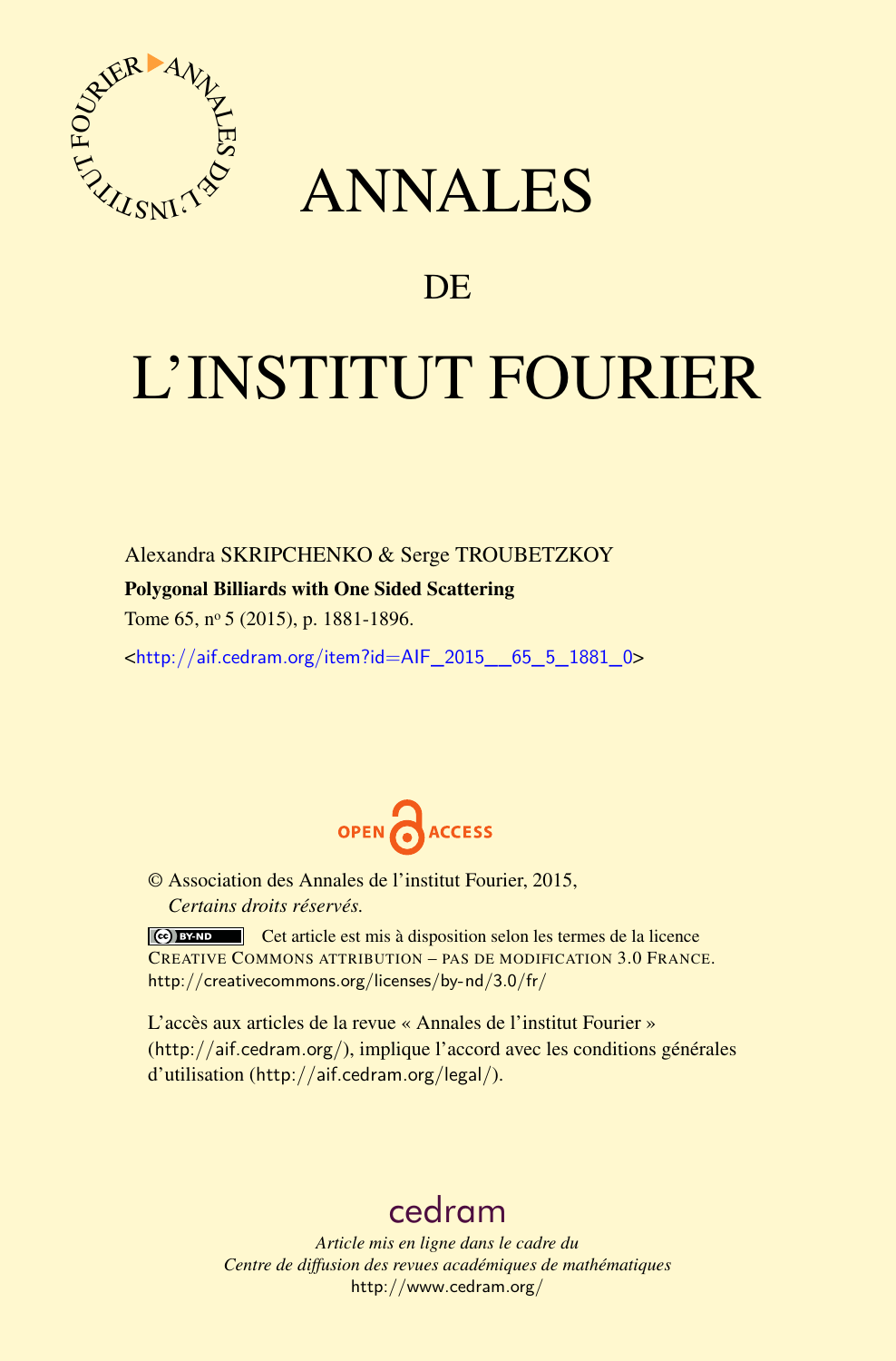#### POLYGONAL BILLIARDS WITH ONE SIDED SCATTERING

#### **by Alexandra SKRIPCHENKO & Serge TROUBETZKOY**

 $ABSTRACT.$  We study the billiard on a square billiard table with a one-sided vertical mirror. We associate trajectories of these billiards with double rotations and study orbit behavior and questions of complexity.

Résumé. — Nous étudions le billard sur une table carrée avec un miroir vertical à une face. Nous associons les trajectoires de ces billards à des doubles rotations et étudions le comportement des orbites et des questions de complexité.

#### **1. Introduction**

The table  $\Pi$  we consider consists of the square  $[0, 1/2] \times [0, 1/2]$  with a vertical wall *I* connecting the points  $(a, 0)$  and  $(a, b)$ . We play billiard on this table, with *I* acting as a one-sided mirror. That is, we consider a point particle in  $\Pi$  and a direction  $\theta$  in  $\mathbb{S}^1$ , the particle moves at unit speed in the direction until it reaches the boundary of the table. If it arrives at the left side of *I* it passes through it unperturbed, while if it arrives at the right side of *I* or at the boundary of the square it is reflected with the usual law of geometric optics, the angle of incidence equals the angle of reflection (see Figure [1.1\)](#page-2-0). Polygonal billiards with one-side straight mirrors were briefly described by M. Boshernitzan and I. Kornfeld [\[2\]](#page-15-0) in connection with a special kind of piecewise linear mapping of a semi-interval, called interval translation mappings (ITMs). Interval translation mappings are a natural generalization of interval exchange transformations.

In this article we prove that billiard flow on such table can be associated with special interval translation mappings called double rotations (Proposition 1). The term double rotations was introduced in [\[12\]](#page-16-0), they have also

Keywords: Polygonal billiard, interval translation mapping, spy mirror, complexity. Math. classification: 37C35, 03B10, 68R15.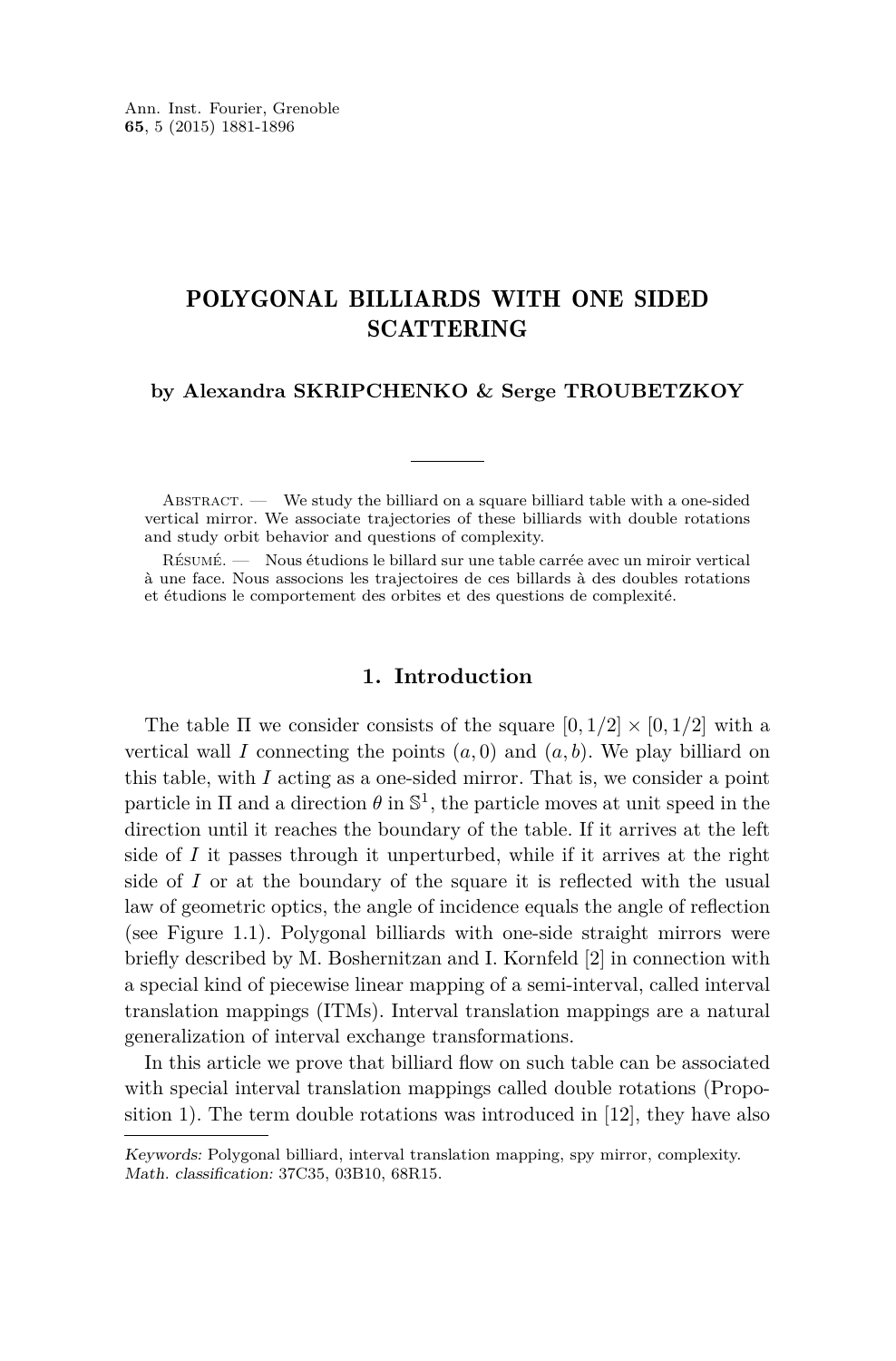<span id="page-2-0"></span>

Figure 1.1. The dark gray side is transparent while the light gray side is reflective.

been studied in [\[3\]](#page-15-0), [\[4\]](#page-15-0) and [\[5\]](#page-15-0). We show that up to a natural involution there exists a bijection between double rotations and billiard map we work with, and therefore almost all of our billiard map are of finite type due to the corresponding results for double rotations (Theorem [2.2](#page-5-0) part 2) (see [\[12\]](#page-16-0) and [\[5\]](#page-15-0)). In the other parts of Theorem [2.2,](#page-5-0) we collect various interesting implications of this result on unique ergodicity, non-unique ergodicity, and the Hausdorff dimension of the attractor (concretizing a suggestion of Boshernitzan and Kornfeld [\[2\]](#page-15-0)). Our main result is an exact linear formula for complexity of billiard trajectories in a given direction in the case  $a = \frac{1}{4}$ (Theorem [2.4\)](#page-7-0), we also give a linear estimate in case of other rational values of *a* (Theorem [2.9\)](#page-9-0). The main result also generalizes to certain other rational polygons with one sided scatterers located at an axis of symmetry (Theorem [2.7\)](#page-8-0). The proof is based on an extension of combinatorial arguments introduced by J. Cassaigne  $([8])$  $([8])$  $([8])$  for languages with bispecial words (Theorem [3.1\)](#page-10-0) and also uses a certain symmetry of orbits of the unfolded billiard.

#### **2. The results**

A double rotation is a map  $T : [0,1) \to [0,1)$  of the form:

$$
Ty = \begin{cases} y + \alpha & \text{(mod 1)} \quad \text{if } y \in [0, c) \\ y + \beta & \text{(mod 1)} \quad \text{if } y \in [c, 1). \end{cases}
$$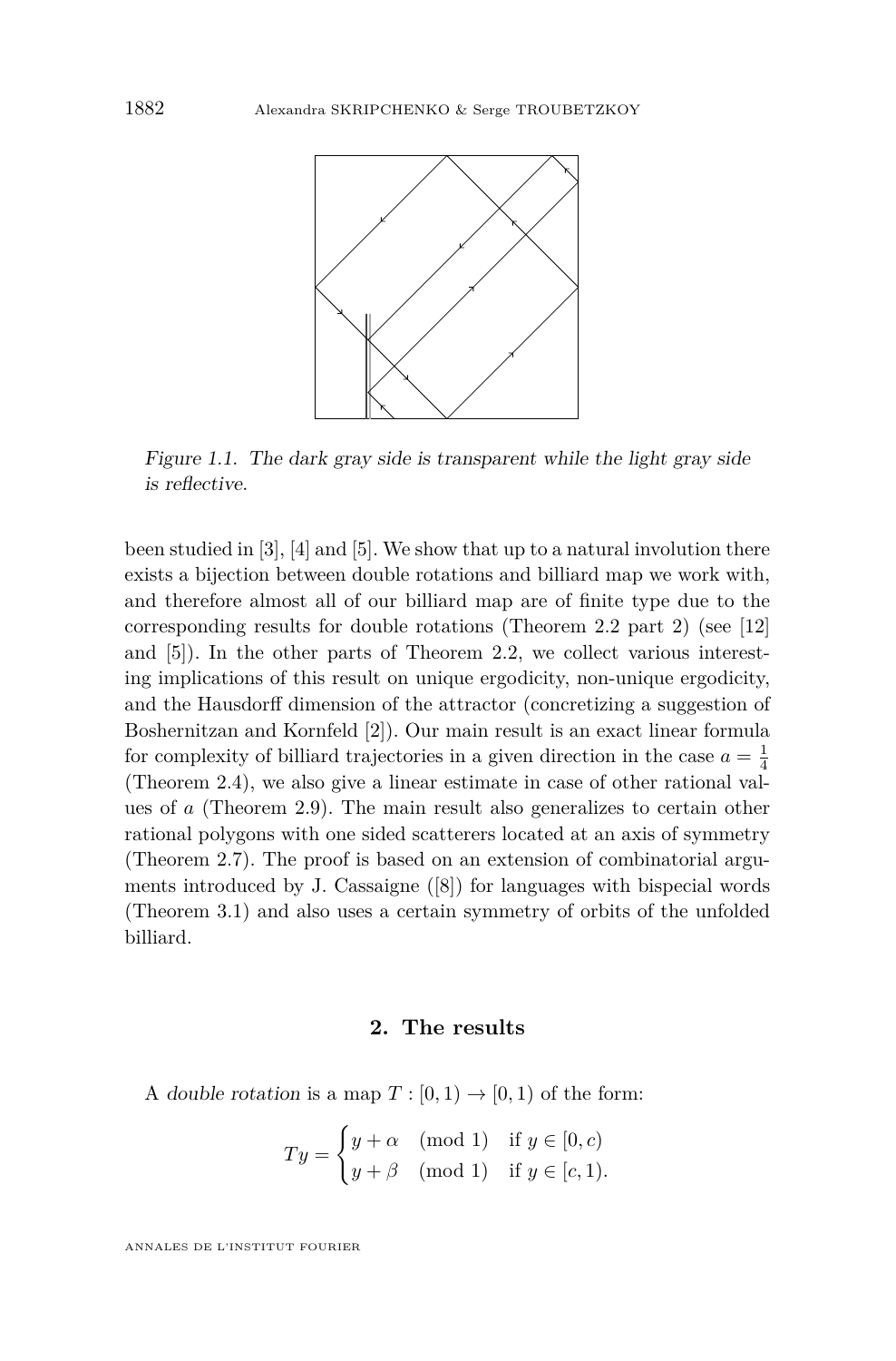<span id="page-3-0"></span>Consider the billiard in the table Π described in the Introduction. There is a well known construction of unfolding the billiard in a rational polygon to a translation surface (see for example [\[10\]](#page-16-0)). The same construction applied to our setting yields a unit torus consisting of four copies of the billiard table  $\Pi$  with slits corresponding to *I* which are identified according to the billiard flow: when we hit a right copy of *I* (depicted in light gray) we jump to the corresponding left copy of  $I$  (depicted in dark gray), while the left (dark gray) copies of  $I$  are transparent. With these identifications our billiard is equivalent to the linear flow on the unit slitted torus (see Figure 2.1).



Figure 2.1. First return map  $T_{\theta}$  is a double rotation

Consider the first return map to the vertical section  $x = a$  in the unfolded slit torus (see Figure 2.1). We denote this map by  $T_{(a,b,\theta)}: \{(x,y) :$  $x = a$   $\rightarrow \{ (x, y) : x = a \}.$  We identify its domain of definition with the circle  $[0, 1)$ . It is easy to check that there are only two possibilities for our trajectories (here we assume that the the trajectory is not vertical:  $\theta \notin {\pm \frac{\pi}{2}}$ : either the orbit of the point hits the light gray wall, and immediately goes back to the section (this is depicted by the bold dark gray line in Figure 2.1); or the orbit of the point does not touch the light gray wall (such an orbit is depicted by the bold gray line in Figure 2.1). In the first case  $T_{(a,b,\theta)}(y) = (1-2a) \tan \theta + y \pmod{1}$ ; in the second case  $T_{(a,b,\theta)}(y) = \tan \theta + y \pmod{1}$ . Therefore, we have the following: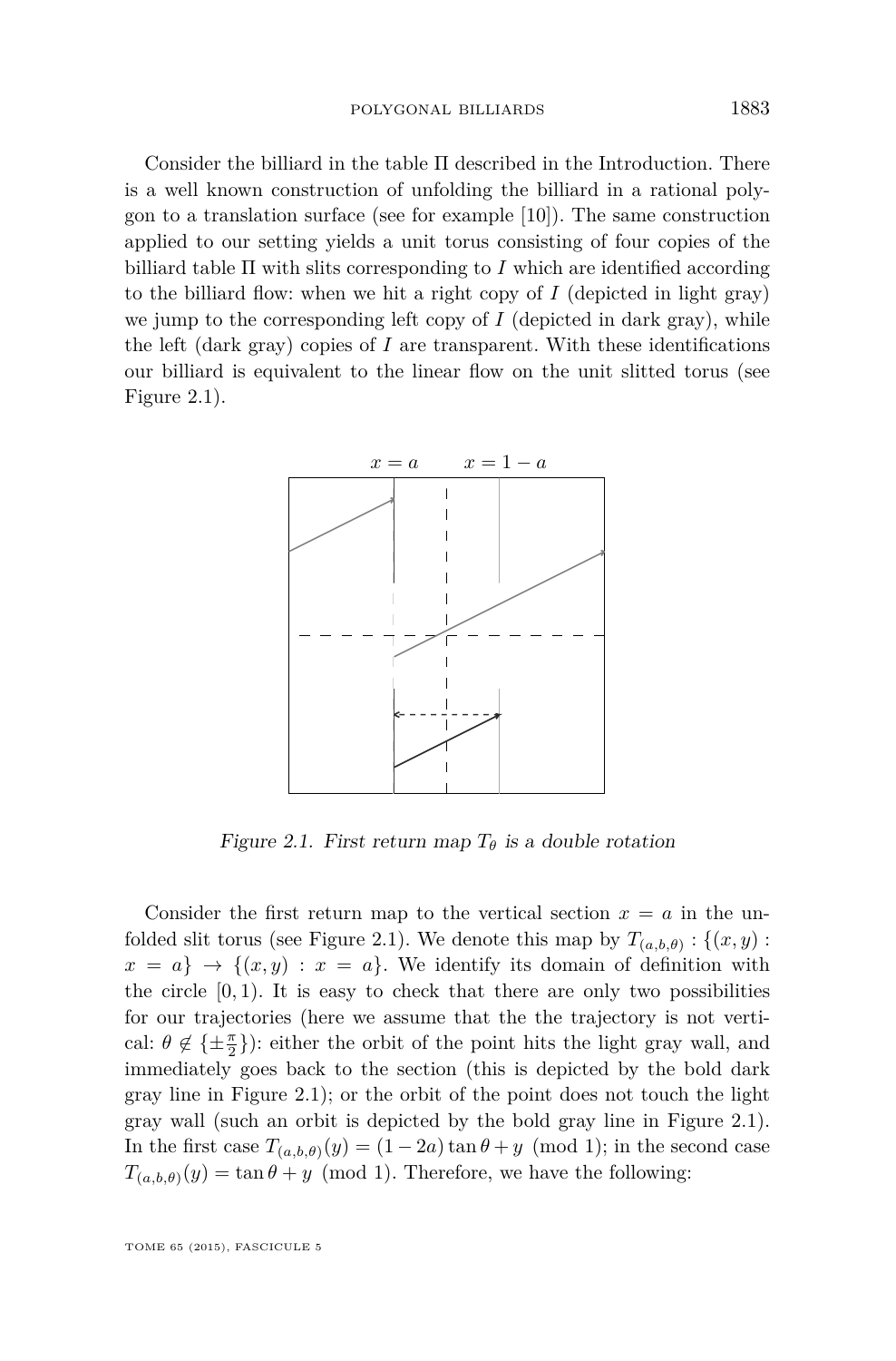PROPOSITION 2.1. — First return map on the vertical section  $x = a$  is a double rotation with the following values of parameters:

$$
\alpha = (1 - 2a) \tan \theta \pmod{1},
$$
  
\n
$$
\beta = \tan \theta \pmod{1},
$$
  
\n
$$
c = b.
$$

Let us consider the cubic polynomial  $P(x) = x^3 - x^2 - 3x + 1$  and let  $\gamma$ be the unique root of  $P(x)$  in [0, 1]. Let us consider the following values of parameters of our billiard:

$$
a = \frac{(1 - \gamma)}{2},
$$
  
\n
$$
b = \gamma
$$
  
\n
$$
\theta = \arctan \gamma.
$$

The map  $T_{(a,b,\theta)}$  is then the double rotation introduced by Boshernitzan and Kornfeld in [\[2\]](#page-15-0), the first example of an ITM whose dynamics differs from that of an interval exchange. To explain this difference, and to collect the most interesting implications of known results to our situation, we need to introduce some notation. For any  $(\alpha, \beta, c)$  the attractor of *T* is the set

$$
\Omega := J \cap TJ \cap T^2J \cap \cdots,
$$

where  $J = [0, 1)$ . If there exists  $n \in N$  such that  $J \cap TJ \cap T^2J \cap \cdots \cap T^nJ =$  $J \cap T J \cap T^2 J \cap \cdots \cap T^{n+1} J$  then we say that *T* is of finite type. Otherwise *T* is of infinite type. Informally, the interval translation map being of finite type means that it can be reduced to interval exchange transformations; if it is of infinite type, then the attractor is a Cantor set. The Boshernitzan– Kornfeld example given above is of infinite type.

Fix the parameters *a*, *b* and a direction  $\theta$ . Let  $T := T_{(a,b,\theta)}$  be the associated double rotation. Let  $X_0 := [0, c)$  and  $X_1 := [c, 1)$  be the two intervals of continuity of *T*. The code  $\omega(y) \in \{0,1\}^{\mathbb{N}}$  of the *T* orbit of *y* is the sequence of intervals it hits, i.e.  $w(y)_n = i$  if and only if  $T^n y$  is in the interval *X*<sub>*i*</sub>. The language  $\mathcal{L} := \mathcal{L}^{a,b,\theta}$  is the set of all infinite codes obtained as *y* varies, and  $\mathcal{L}(n)$  is the set of different words of length *n* which appear in L. Let  $p(n) := p^{a,b,\theta}(n) := \# \mathcal{L}^{a,b,\theta}(n)$ . Note that one could also consider  $p^{\infty}(n) \leq p(n)$  the number of different words of length *n* which appear in  $\mathcal{L}$ as *x* varies in the attractor.

We must exclude directions for which there is a billiard orbit from an end point of *I* to an end point of *I*. We call such directions exceptional. There are at most a countably many exceptional directions since for any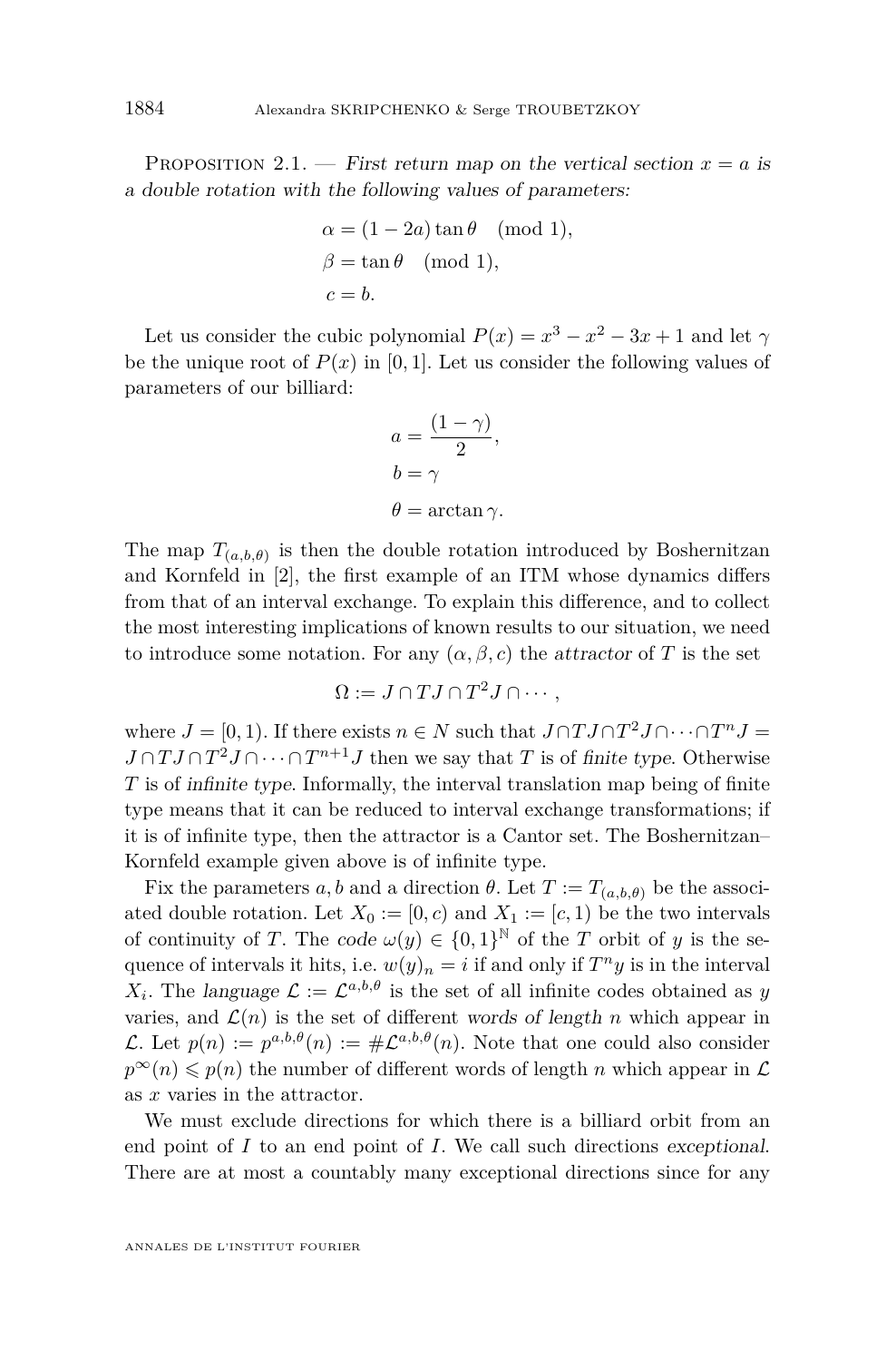<span id="page-5-0"></span>positive constant *N*, there is a finite number of billiard orbits which start and end at end points of *I* and have length at most *N*.

The following theorem follows directly from several known results about double rotations, interval translation mappings and piecewise continious interval maps.

THEOREM 2.2.

- (1) For all  $(a, b, \theta)$  with  $\theta$  non-exceptional the billiard/double rotation is minimal.
- (2) For almost all  $(a, b, \theta)$  the double rotation is of finite type.
- (3) There exists an uncountable set of  $(a, b, \theta)$  so that the Hausdorff dimension of the closure of the attractor is zero, in particular the double rotation is of infinite type.
- (4) For each  $(a, b, \theta)$  with  $\theta$  non-exceptional the billiard/double rotation has at most two ergodic invariant measures.
- (5) There exists an uncountable set of  $(a, b, \theta)$  with  $\theta$  non-exceptional such that the billiard/double rotation is not uniquely ergodic.
- (6) For all  $(a, b, \theta)$  with  $\theta$  non-exceptional the complexity  $p(n)$  grows at most polynomially with degree 3.

In [\[2\]](#page-15-0) it was suggested that there may exist configurations on a rational billiard table with mirrors which force the light to get concentrated in some arbitrarily small portions of the table. This suggestion is confirmed by Part 3) of the theorem.

Proof. — It is easy to check that varying the parameters  $(a, b, \theta)$  we can obtain all double rotations with only one restriction:  $\alpha \leq \beta$ . There exists an involution between two parts of parameter space  $(\alpha \leq \beta \text{ and } \beta \leq \alpha)$  and the orbit behavior of ITM from these two parts are completely the same: the involution is measure preserving and does not change the dynamics. Thus all known results on double rotations hold in our setting.We think of a double rotation as an ITM defined on an interval. First suppose that this interval is [0*,* 1) (in the coordinates of the definition of double rotation). Either this is an ITM on with 3 intervals of continuity, or it has 4 intervals of continuity. In the later case we choose the origin to be the point *c*, and the double rotation now has at most 3 intervals of continuity, thus we can always choose coordinates so that the ITM has at most 3 intervals and part 1) follows from Theorem 2.4 of [\[11\]](#page-16-0). Part 2) follows from [\[12\]](#page-16-0) Theorem 4.1 or from Theorem 1 of [\[5\]](#page-15-0), part 3) follows from Theorem 10 of [\[4\]](#page-15-0), part 4) follows from Theorem 3 of  $[6]$ , part 5) follows from Theorem 11 of  $[4]$ , and part 6) follows Theorem 1 of [\[1\]](#page-15-0) (see also Corollary 8 of [\[6\]](#page-16-0)).  $\Box$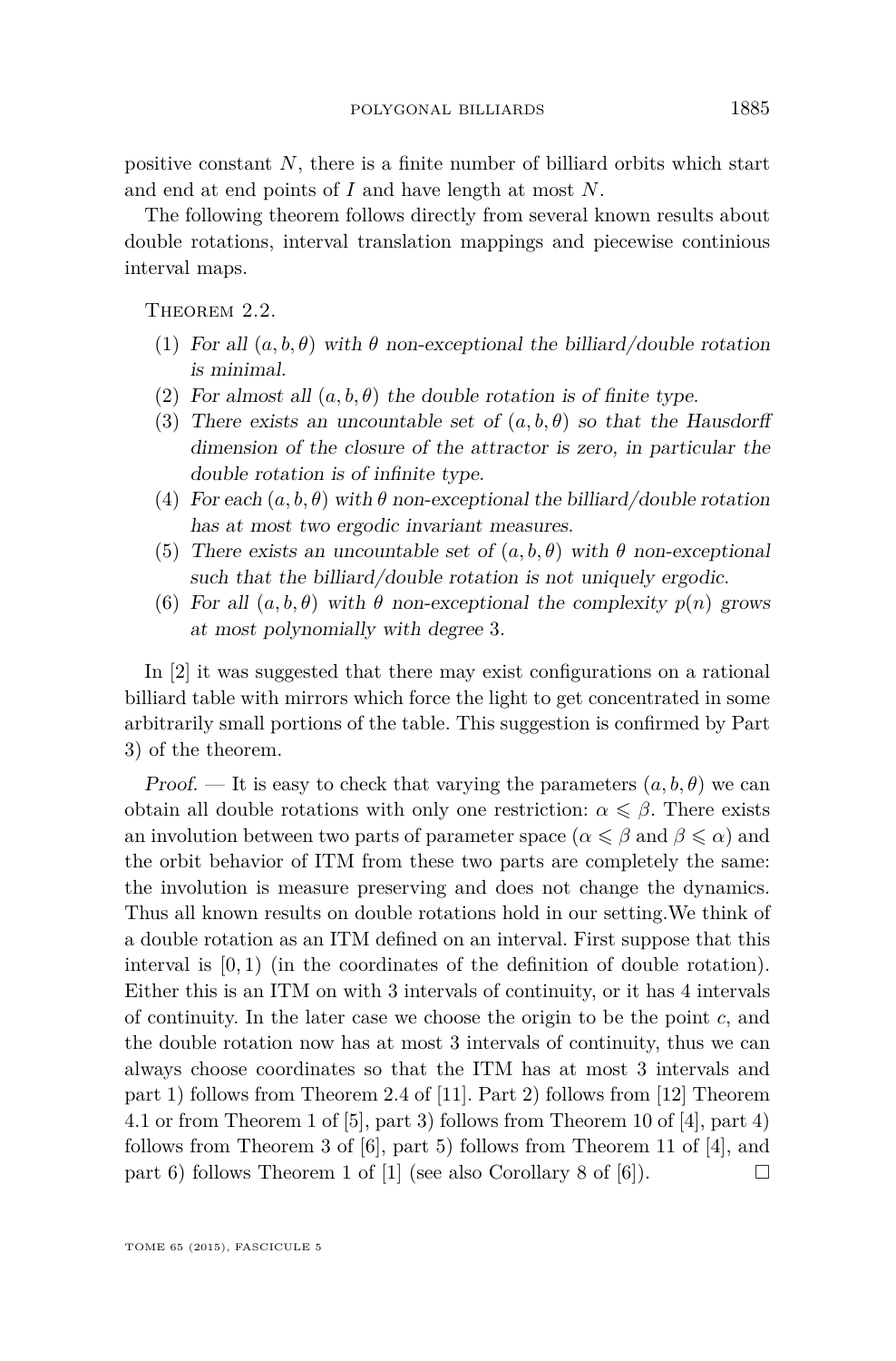The billiard flow  $\phi_t$  is defined on the phase space  $\tilde{\Pi} := \Pi \times S^1$ , with proper identifications on the boundary, and the attractor of the billiard flow is

$$
\bigcap_{t\geqslant 0}\phi_t\tilde{\Pi}.
$$

An immediate application of the Fubini Theorem to Theorem 2 part 2) yields

COROLLARY 2.3. — For almost every  $a, b$  the billiard attractor has full measure.

 $QUESTION.$  — For which polygons with one sided mirrors does the billiard attractor have full measure? Positive measure? Zero measure?

The main results of this article are improvements of part 6) of the theorem. We begin with the case  $a = \frac{1}{4}$ , i.e. the one sided mirror is in the middle of the square, where we get a complete description of the complexity. We define three sets of directions, in the below definitions all the parameters  $k_i$  and  $l_i$  are integers.

$$
\tilde{A}_1 := \left\{ \theta : \exists k_1, k_2, l_1, l_2 : \forall \tilde{k_1} \leq k_1, \tilde{k_2} \leq k_2, \tilde{l_1} \leq l_1, \tilde{l_2} \leq l_2 : \right.
$$
\n
$$
\tan \theta \in \left( \frac{2l_1}{1 + 2k_1}, \frac{2l_1 + 4b}{2k_1 + 1} \right) \cap \bigcap_{\tilde{k_1}, \tilde{l_1}} \left( \frac{\tilde{l_1} + 2b}{\tilde{k_1} + 1}, \frac{\tilde{l_1} + 1}{\tilde{k_1} + 1} \right) \cap \left( \frac{2l_2 + 2 - 4b}{1 + 2k_2}, \frac{2l_2 + 2}{2k_2 + 1} \right) \cap \bigcap_{\tilde{k_2}, \tilde{l_2}} \left( \frac{\tilde{l_2} + 1}{\tilde{k_2} + 1}, \frac{\tilde{l_2} + 2 - 2b}{\tilde{k_2} + 1} \right) \right\},
$$

$$
\tilde{A}_2 := \left\{ \theta : \exists k_1, k_2, l_1, l_2 : \forall \tilde{k_1} \leqslant k_1, \tilde{k_2} \leqslant k_2, \tilde{l_1} \leqslant l_1, \tilde{l_2} \leqslant l_2 : \right.
$$
\n
$$
\tan \theta \in \left( \frac{2l_1}{1 + 2k_1}, \frac{2l_1 + 4b}{2k_1 + 1} \right) \cap \bigcap_{\tilde{k_1}, \tilde{l_1}} \left( \frac{\tilde{l_1} + 2b}{\tilde{k_1} + 1}, \frac{\tilde{l_1} + 1}{\tilde{k_1} + 1} \right) \cap \left( \frac{1 + l_2 - 2b}{1 + k_2}, \frac{1 + l_2}{k_2 + 1} \right) \cap \bigcap_{\tilde{k_2}, \tilde{l_2}} \left( \frac{2\tilde{l_2}}{\tilde{k_2} + 1}, \frac{\tilde{l_2} + 2 - 4b}{\tilde{k_2} + 1} \right) \right\} \bigcup
$$
\n
$$
\left\{ \theta : \exists k'_1, k'_2, l'_1, l'_2 : \forall \tilde{k'_1} \leqslant k'_1, \tilde{k'_2} \leqslant k'_2, \tilde{l'_1} \leqslant l'_1, \tilde{l'_2} \leqslant l'_2 : \right.
$$
\n
$$
\tan \theta \in \left( \frac{l'_1 + 1}{1 + k'_1}, \frac{1 + l'_1 + 2b}{k'_1 + 1} \right) \cap \bigcap_{\tilde{k'_1}, \tilde{l'_1}} \left( \frac{2\tilde{l'_1} + 2b}{2\tilde{k'_1} + 1}, \frac{2\tilde{l'_1} + 2}{2\tilde{k'_1} + 1} \right) \cap \left( \frac{2l'_2 + 2 - 4b}{1 + 2k'_2}, \frac{2l'_2 + 2}{2k'_2 + 1} \right) \cap \bigcap_{\tilde{k'_2}, \tilde{l'_2}} \left( \frac{\tilde{l'_2} + 1}{\tilde{k'_2} + 1}, \frac{\tilde{l'_2} + 2 - 2b}{\tilde{k'_2} + 1} \right) \right\},
$$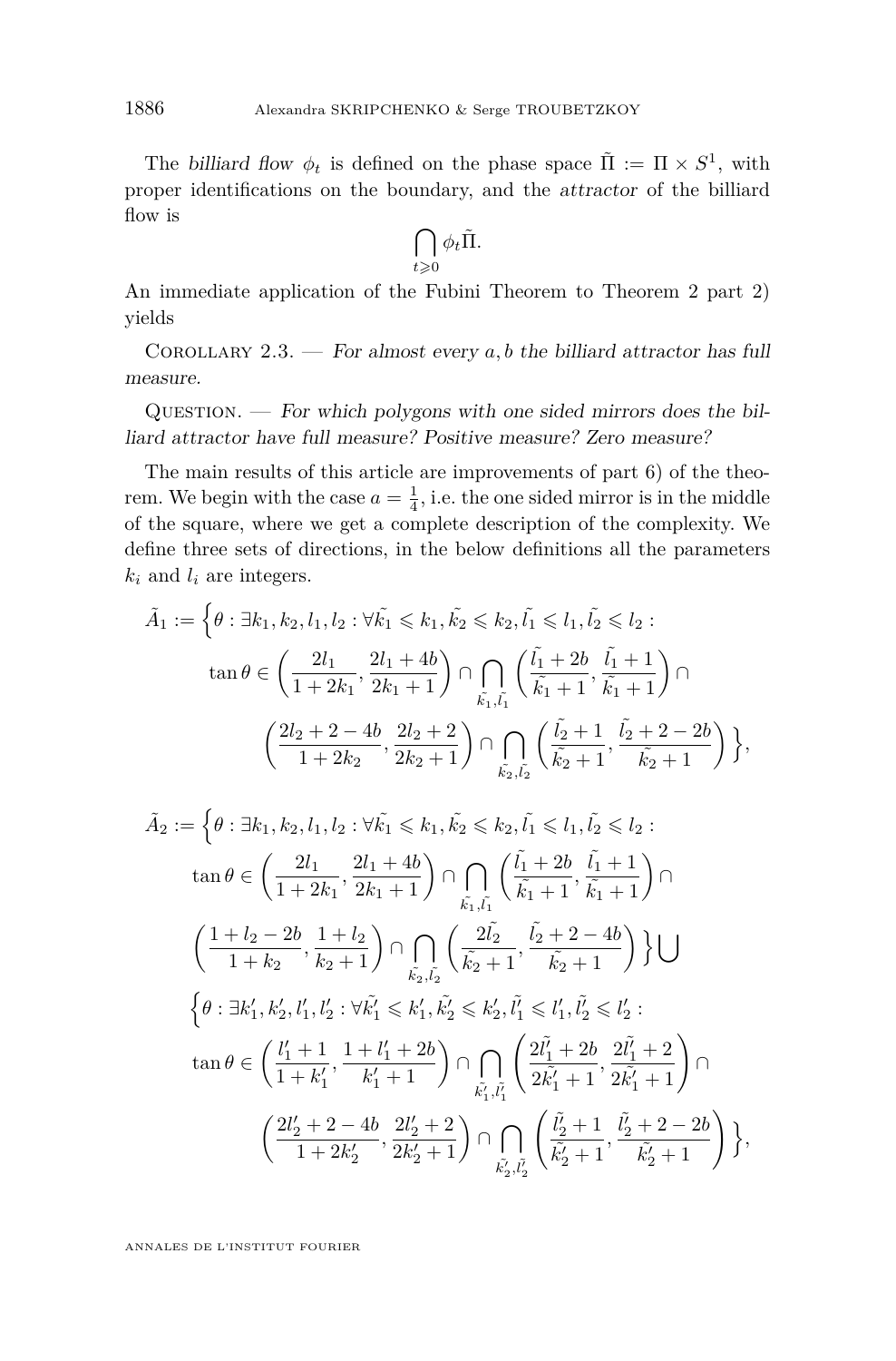<span id="page-7-0"></span>
$$
\tilde{A}_3 := \left\{ \theta : \exists k_1, k_2, l_1, l_2 : \forall \tilde{k_1} \leq k_1, \tilde{k_2} \leq k_2, \tilde{l_1} \leq l_1, \tilde{l_2} \leq l_2 : \right.
$$
\n
$$
\tan \theta \in \left( \frac{l_1 + 1}{1 + k_1}, \frac{1 + l_1 + 2b}{k_1 + 1} \right) \cap \bigcap_{\tilde{k_1}, \tilde{l_1}} \left( \frac{2\tilde{l_1} + 2b}{2\tilde{k_1} + 1}, \frac{2\tilde{l_1} + 2}{2\tilde{k_1} + 1} \right) \cap \left( \frac{1 + l_2 - 2b}{1 + k_2}, \frac{1 + l_2}{k_2 + 1} \right) \cap \bigcap_{\tilde{k_2}, \tilde{l_2}} \left( \frac{2\tilde{l_2}}{\tilde{k_2} + 1}, \frac{\tilde{l_2} + 2 - 4b}{\tilde{k_2} + 1} \right) \right\},
$$

For  $i = 1, 2, 3$  let  $A_i := \tilde{A}_i \setminus \{\theta \text{ exceptional}\}.$  The set are pairwise disjoint and

$$
\bigcup_{i=1}^{3} A_i = \mathbb{S}^1 \setminus \{ \theta \text{ exceptional} \}.
$$

We give a geometric description of these sets. We work in the unfolded model (Figure [2.1\)](#page-3-0) and consider the two singular points of the forward billiard map. We consider the backward trajectories of these two singular points, the sets are distinguished by the fact which part of the boundary of the semi-transparent mirror is first touched by the backwards trajectory, the transparent side or the reflecting side. This identifies how many preimages a corresponding point of the orbit has (none or two). In particular, *A*<sup>3</sup> corresponds to the case when both of the trajectories first touched the reflecting side,  $A_1$  to the case when both of the trajectories first touched the transparent side and  $A_2$  is the intermediate case, one trajectory first touches the reflecting side and the other tranjectory first touches the transparent side.

THEOREM 2.4. — Suppose  $a = \frac{1}{4}$  and that  $\theta$  is non-exceptional. Then either,  $\theta \in A_1$ , and

$$
p(n) = n + 1 \quad \text{for all } n \geqslant 0,
$$

or there exists a positive integer constant  $C_{\theta}$  so that

- (1) for  $\theta \in A_2$ ,  $p(n) = 2n C_\theta$  for all sufficiently large *n*, or
- (2) for  $\theta \in A_3$ ,  $p(n) = 3n C_\theta$  for all sufficiently large *n*.

Remark, in cases 1 and 2 the double rotation  $T_{\theta}$  is of infinite type where by  $T_{\theta}$  we mean  $T_{1/4,b,\theta}$  for any arbitrary *b*. The behavior of the complexity for small *n* will also be described in the proof. Since the map  $T_{\theta}$  is minimal, we can apply a theorem of Boshernitzan, a minimal symbolic system with  $\lim_{n\to\infty} sup\frac{p(n)}{n} < 3$  is uniquely ergodic ([\[9,](#page-16-0) Theorem 7.3.3]) to conclude that

COROLLARY 2.5. — If  $\theta \in A_1 \cup A_2$  then  $T_\theta$  is uniquely ergodic.

TOME 65 (2015), FASCICULE 5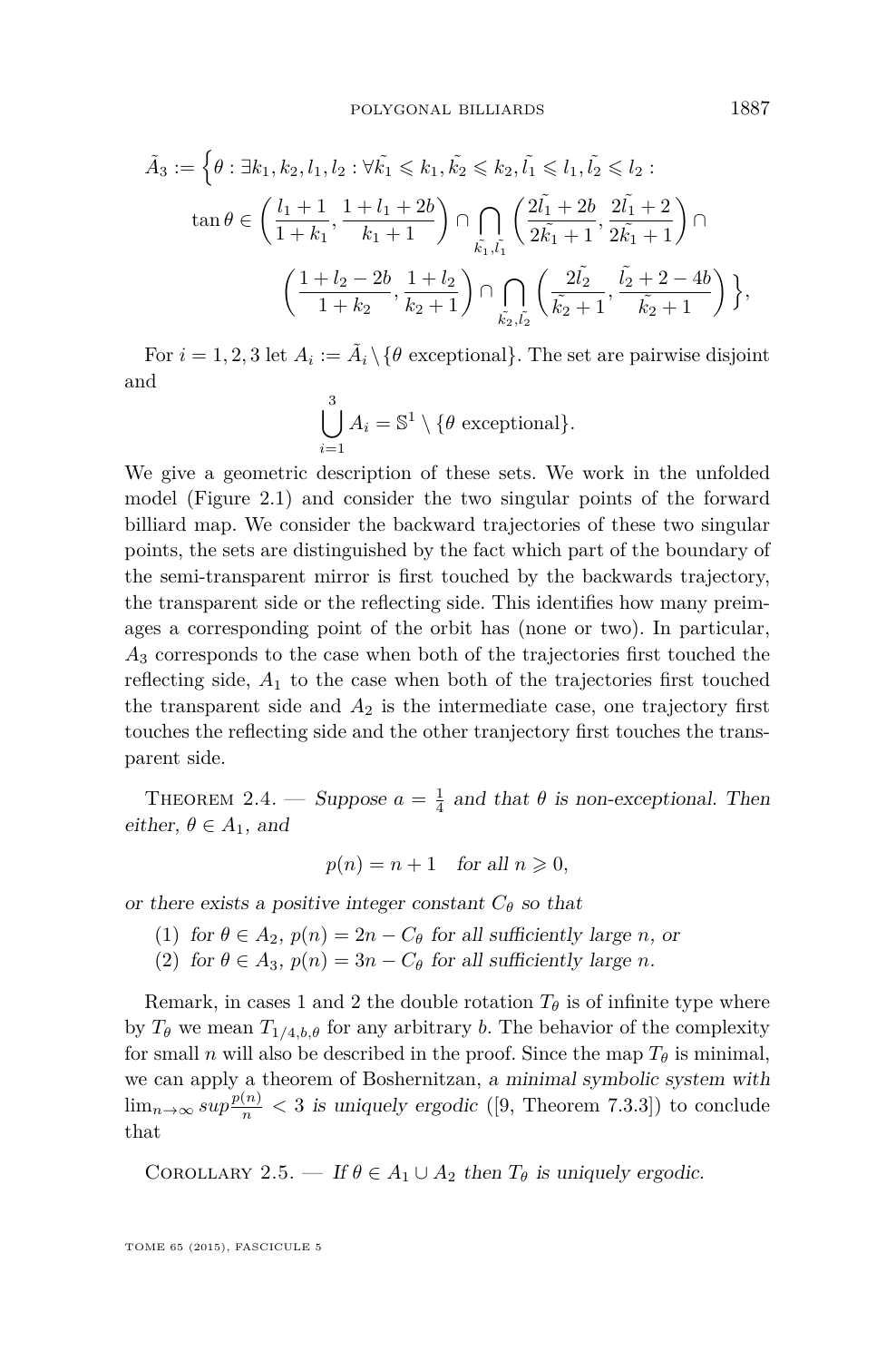<span id="page-8-0"></span>Note that  $\tilde{A}_2$  is open, and exceptional directions are countable, thus we have shown that for all but countably many  $\theta$  in an open set of  $\theta$  the map  $T_{\theta}$  is of infinite type, uniquely ergodic and of linear complexity.

COROLLARY 2.6. — In the case  $a = \frac{1}{4}$ , the billiard attractor has positive, but not full measure.

Except for the exact computation of the sets  $A_i$ , Theorem [2.4](#page-7-0) is a special case of a more general result. Take any rational polygon, reflect it in one side. Erase part of the side, make the other part a one sided mirror (which will be part of the line  $x = 0$  to be concrete), to produce a table  $P$ . Consider the slitted flat surface  $M := M(P)$  associated with P (see for example [\[10\]](#page-16-0)) with the slits identified as in the square case. For the moment consider *P* without the one-sided mirror, and *M* without the slits, let  $\frac{m_i}{n_i}\pi$  be the angles between the sides of *P*, and let *N* be the least common multiple of the  $n_i$ . Then a standard computation shows that  $M(P)$  has  $R := N \sum_{n_i} \frac{1}{n_i}$ vertices (not counting the endpoints of the slits) [\[10\]](#page-16-0).

Consider the section  $x = 0$  as a subset of *P*. In *M* there are 2*N* copies of this section. If we fix *θ* non-exceptional (no orbit from any vertex of *P* to any vertex of *P*) then there are *N* copies of the section for which the linear flow on *M* jumps via an identification (the linear flow goes through the other  $N$  copies of the section as if they where not there). We consider the first return map  $T_{\theta}$  to the *N* copies which produce a jump. The top and bottom of the section have already been counted as vertices of  $P$ . The map  $T_{\theta}$  is an interval translation map with  $R + N$  intervals of continuity, the  $R$  coming from the  $R$  singular points on  $M$ , and the  $N$  from the end point of the one-sided mirror (which we assume starts at the bottom of  $P$ ).

We assign a symbol to each of these intervals and code the billiard orbit  $\frac{1}{2}$ by these  $R$  symbols. Let  $p(n)$  be the complexity of the associated language. We assign a symbol to each of these meet vals and code the  $\begin{bmatrix} 1 & 0 & 0 \\ 0 & 0 & 0 \end{bmatrix}$ 

THEOREM 2.7. — If *P* as above and  $\theta$  is non-exceptional then there exists a positive constant  $C_{\theta}$  and  $k \in \{0, 1, 2, \cdots, R + N\}$  so that  $p(n) =$  $(R + N - 1 + k)n - C_{\theta}$  for all sufficiently large *n*.



Figure 2.2. Polygons with linear complexity.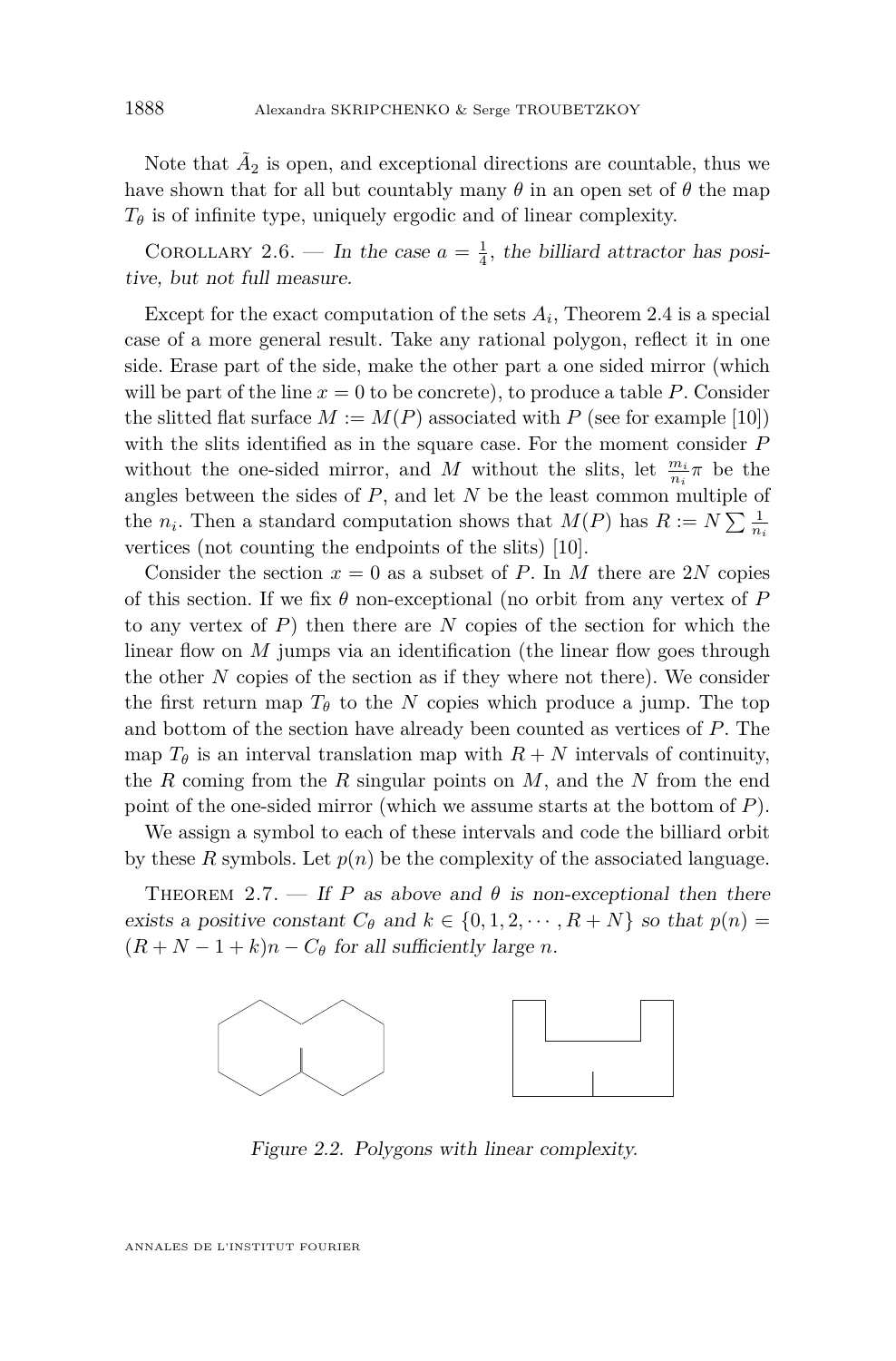<span id="page-9-0"></span>Example 1. — In the double hexagon (Figure [2.2\)](#page-8-0) all angles have  $n_i = 3$ , so  $N = 3, R = 18$ . In this case all  $m_i \neq 1$ , so we do not have any removable singularities.

Example 2. — In the *U* shaped figure (Figure [2.2\)](#page-8-0) one can calculate  $N = 2, R = 12$ . However, on *M* only 4 of these singularities are actual singularities (the two points with angle  $\frac{3}{2}\pi$  and the two copies of the end point of the one sided mirror on *M*), the others are removable singularities. We also remark that in the original case of the square  $N = 2, R = 4$  and there are 4 removable singularities.

We remind the reader of two results: an aperiodic ITM with r intervals of continuity has at most  $\{r/2\}$  minimal components (Theorem 2.4) in [\[11\]](#page-16-0)) and if  $K \geq 3$  is an integer, then a minimal symbolic system satisfying  $limsup_{n\to\infty} \frac{p(n)}{n} < K$  admits at most K-2 ergodic invariant measures (Theorem 7.3.4 in [\[9\]](#page-16-0)). Combining these two results with Theorem 7 yields

COROLLARY 2.8. — There are at most  $[(R+N)/2]$  minimal components and on each minimal component the number of ergodic invariant measures for the ITM/billiard is at most  $2N + 2R - 2$ .

We turn to the question of complexity for rational position of the mirror in the square case, i.e.  $a \in \mathbb{Q}$ . Suppose  $a = \frac{p}{q}$ . We consider the return map to the vertical sections  $x = \frac{k}{q}$  with  $k \in \{0, 1, \ldots q - 1\}$ . The first return map *S* to these vertical sections is given by

$$
S(i, y) = \begin{cases} (p, y + \tan \theta/q \pmod{1}) & \text{if } i = q - p \text{ and } y \in [-b, b], \\ (i+1 \pmod{q}, y + \tan \theta/q \pmod{1}) & \text{otherwise.} \end{cases}
$$

We code orbits of this map by a 3 letter alphabet, 2 letters for the section  $x = a$  (where the map is discontinuous) and a third letter for all the other sections.

THEOREM 2.9. — If  $a = \frac{p}{q}$ ,  $\theta$  is non-exceptional then  $p_{\theta}(n) \leq (2 + 2q)n$ for all *n*.

Theorem 2.4 in [\[11\]](#page-16-0) and Theorem 7.3.4 in [\[9\]](#page-16-0) imply that

Corollary 2.10. — There are at most *q* minimal components and on each minimal component the number of ergodic invariant measures for the ITM/billiard is at most  $1 + 2q$ .

TOME 65 (2015), FASCICULE 5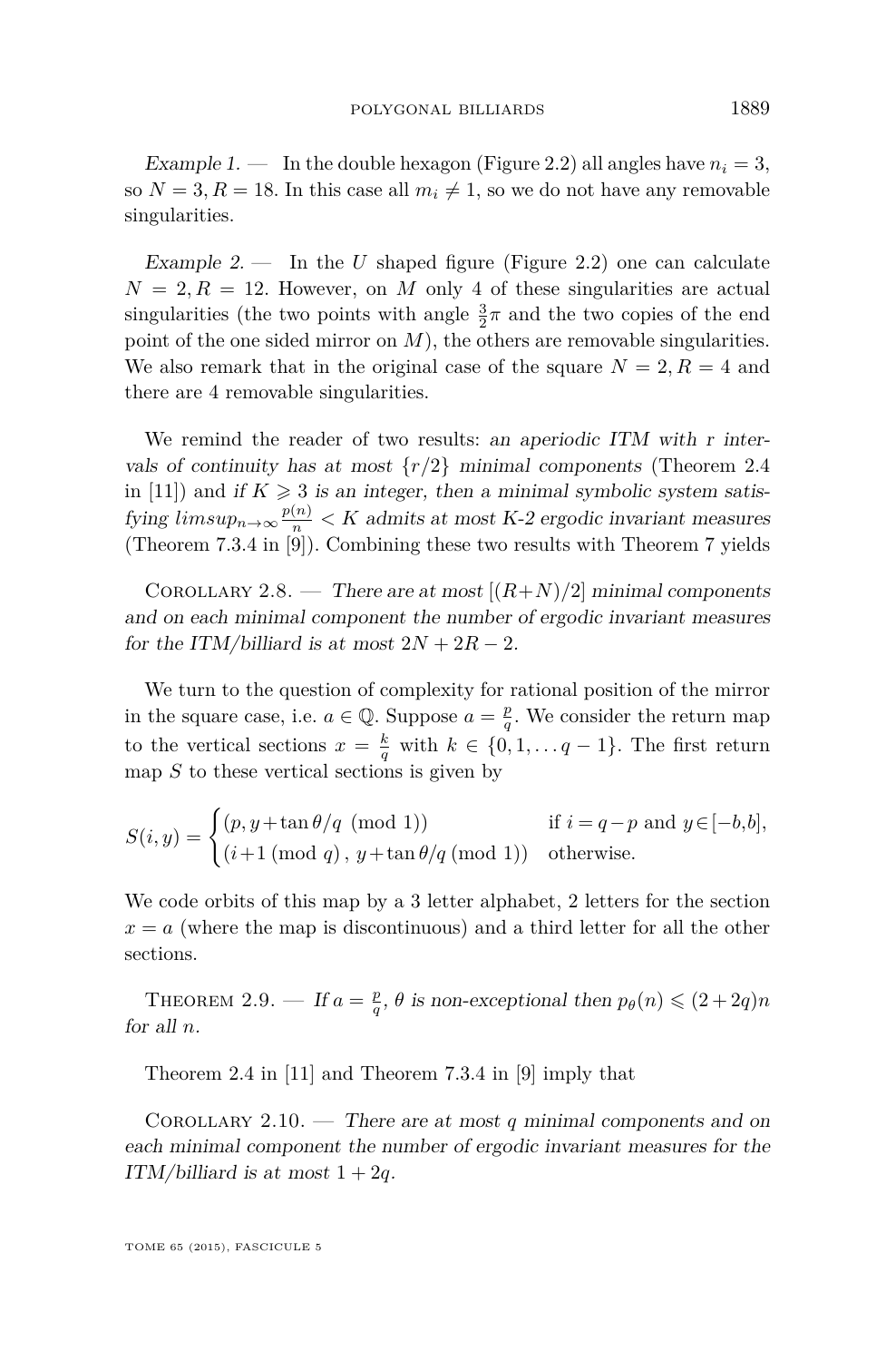#### **3. Cassaigne's formula**

<span id="page-10-0"></span>The main technical tool will be a variant of Cassaigne's formula  $[8]$ . Let  $\mathcal A$ be a finite alphabet,  $\mathcal{L} \subset \mathcal{A}^{\mathbb{N}}$  be a language,  $\mathcal{L}(n)$  the set of words of length *n* which appear in  $\mathcal{L}$ , and  $p(n) := #\mathcal{L}(n)$ . Note that  $p(0) = #\{\emptyset\} = 1$ . For any  $n \geq 0$  let  $s(n) := p(n+1) - p(n)$ , and thus

$$
p(n) = 1 + \sum_{i=0}^{n-1} s(i).
$$

For  $u \in \mathcal{L}(n)$  let

$$
m_l(u) := #\{a \in \mathcal{A} : au \in \mathcal{L}(n+1)\},
$$
  
\n
$$
m_r(u) := #\{b \in \mathcal{A} : ub \in \mathcal{L}(n+1)\},
$$
  
\n
$$
m_b(u) := #\{(a, b) \in \mathcal{A}^2 : aub \in \mathcal{L}(n+2)\}.
$$

We remark that while  $m_r(u) \geq 1$  the other two quantities can be 0. A word  $u \in \mathcal{L}(n)$  is called left special if  $m_l(u) > 1$ , right special if  $m_r(u) > 1$ and bispecial if it is left and right special. Let  $\mathcal{BL}(n) := \{u \in \mathcal{L}(n) :$ *u* is bispecial}. Let  $\mathcal{L}_{np}(n) := \{ v \in \mathcal{L}(n) : m_l(v) = 0 \}.$ 

In this section we show that

THEOREM 3.1.

$$
s(n+1) - s(n) = \sum_{v \in \mathcal{BL}(n)} \Big( m_b(v) - m_l(v) - m_r(v) + 1 \Big) - \sum_{\substack{v \in \mathcal{L}_{np}(n) \\ m_r(v) > 1}} \Big( m_r(v) - 1 \Big).
$$

Remark. — Cassaigne proved this theorem in the case of recurrent languages (i.e.  $\mathcal{L}_{np}(n) = \emptyset$ ) [\[8\]](#page-16-0) (see [\[7\]](#page-16-0) for a English version of the proof). We use the same strategy of proof.

Proof. — Since for every  $u \in \mathcal{L}(n+1)$  there exist  $b \in \mathcal{A}$  and  $v \in \mathcal{L}(n)$ such that  $u = vb$  we have

$$
s(n) = \sum_{u \in \mathcal{L}(n)} (m_r(u) - 1).
$$

Thus

$$
s(n + 1) - s(n) = \sum_{u \in \mathcal{L}(n+1)} \left( m_r(u) - 1 \right) - \sum_{v \in \mathcal{L}(n)} \left( m_r(v) - 1 \right).
$$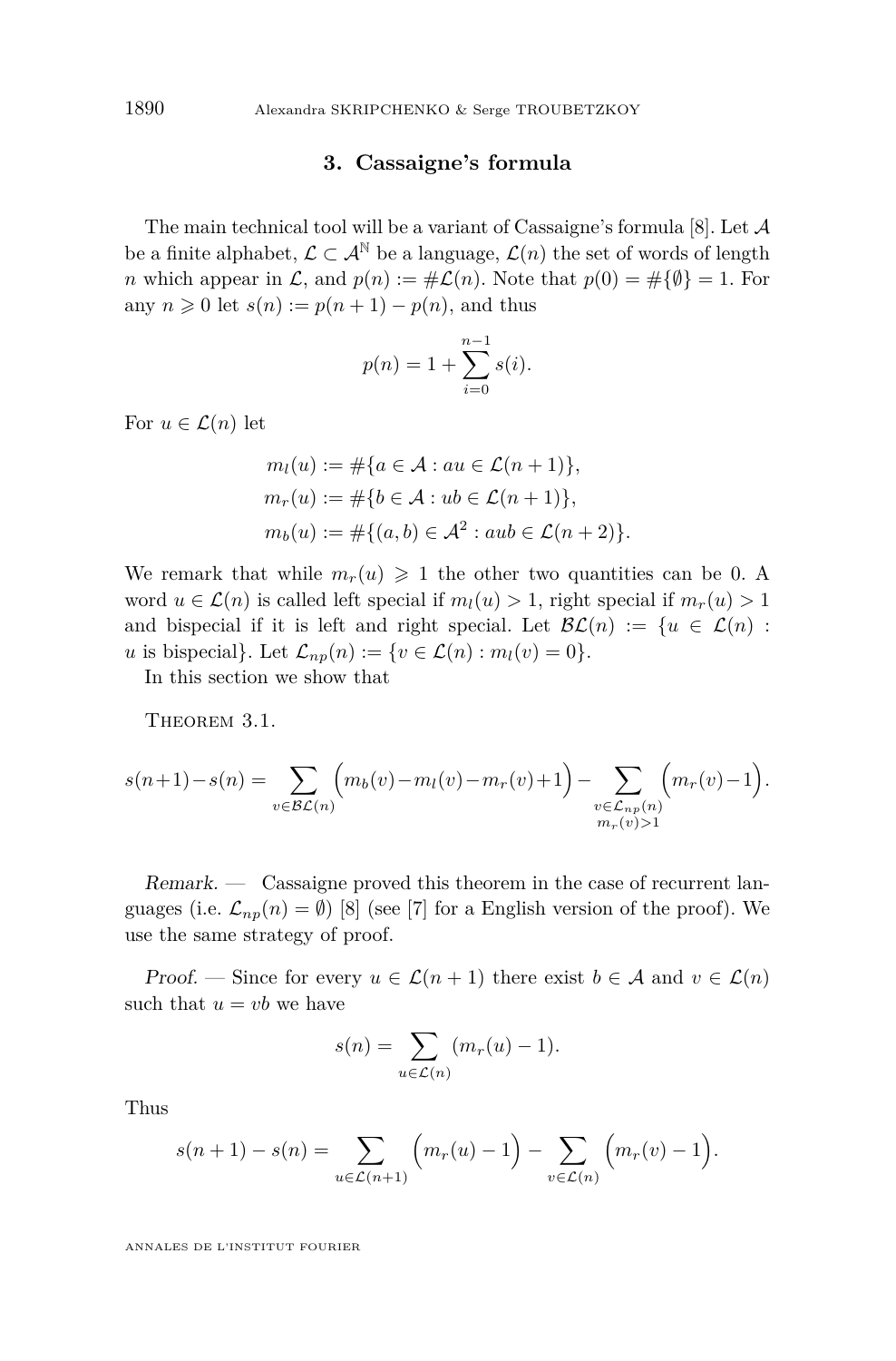Now, for  $u \in \mathcal{L}(n+1)$  we can write  $u = av$  with  $a \in \mathcal{A}$  and  $v \in \mathcal{L}(n)$ . Let  $\mathcal{L}_p(n) := \{v \in \mathcal{L}(n) : m_l(v) \geq 1\}.$  Thus

$$
s(n+1) = \sum_{v \in \mathcal{L}_p(n)} \left[ \sum_{av \in \mathcal{L}(n+1)} \left( m_r(av) - 1 \right) \right].
$$

Let  $\mathcal{L}_{np}(n) := \mathcal{L}(n) \setminus \mathcal{L}_p(n)$ , and thus  $s(n+1) - s(n)$  equals

$$
\sum_{v \in \mathcal{L}_p(n)} \left[ \sum_{av \in \mathcal{L}(n+1)} \left( m_r(av) - 1 \right) - \left( m_r(v) - 1 \right) \right] - \sum_{v \in \mathcal{L}_{np}(n)} \left( m_r(v) - 1 \right).
$$

For any word  $v \in \mathcal{L}_p(n)$  with  $av \in \mathcal{L}(n+1)$  any legal prolongation to the right of *av* is a legal prolongation to the right of *v* as well thus if  $m_r(v) = 1$ then  $m_r(av) = 1$ . Thus words with  $m_r(v) = 1$  do not contribute to any of the above sums. Thus  $s(n+1) - s(n)$  is equal to the above sum restricted to those *v* such that  $m_r(v) > 1$ . For the left sum, if furthermore  $m_l(v) = 1$ then there is only a single *a* such that  $av \in \mathcal{L}(n+1)$ . For this *a* we have  $m_r(av) = m_r(v)$  thus such words do not contribute to the left sum. Thus the only terms which contribute to the left sum are the bispecial words, and to the right the words for which  $m_r(v) > 1$ ; in other words  $s(n+1) - s(n)$ equals

$$
\sum_{v \in \mathcal{BL}(n)} \left[ \sum_{av \in \mathcal{L}(n+1)} \left( m_r(av) - 1 \right) - \left( m_r(v) - 1 \right) \right] - \sum_{\substack{v \in \mathcal{L}_{np}(n) \\ m_r(v) > 1}} \left( m_r(v) - 1 \right).
$$

For any  $v \in \mathcal{BL}(n)$  we have

$$
m_b(v) = \sum_{av \in \mathcal{L}(n+1)} m_r(av)
$$

and

$$
m_l(v) = \sum_{av \in \mathcal{L}(n+1)} 1,
$$

thus  $s(n+1) - s(n)$  equals

$$
\sum_{v \in \mathcal{BL}(n)} \left( m_b(v) - m_l(v) - m_r(v) + 1 \right) - \sum_{\substack{v \in \mathcal{L}_{np}(n) \\ m_r(v) > 1}} \left( m_r(v) - 1 \right).
$$

TOME 65 (2015), FASCICULE 5

 $\Box$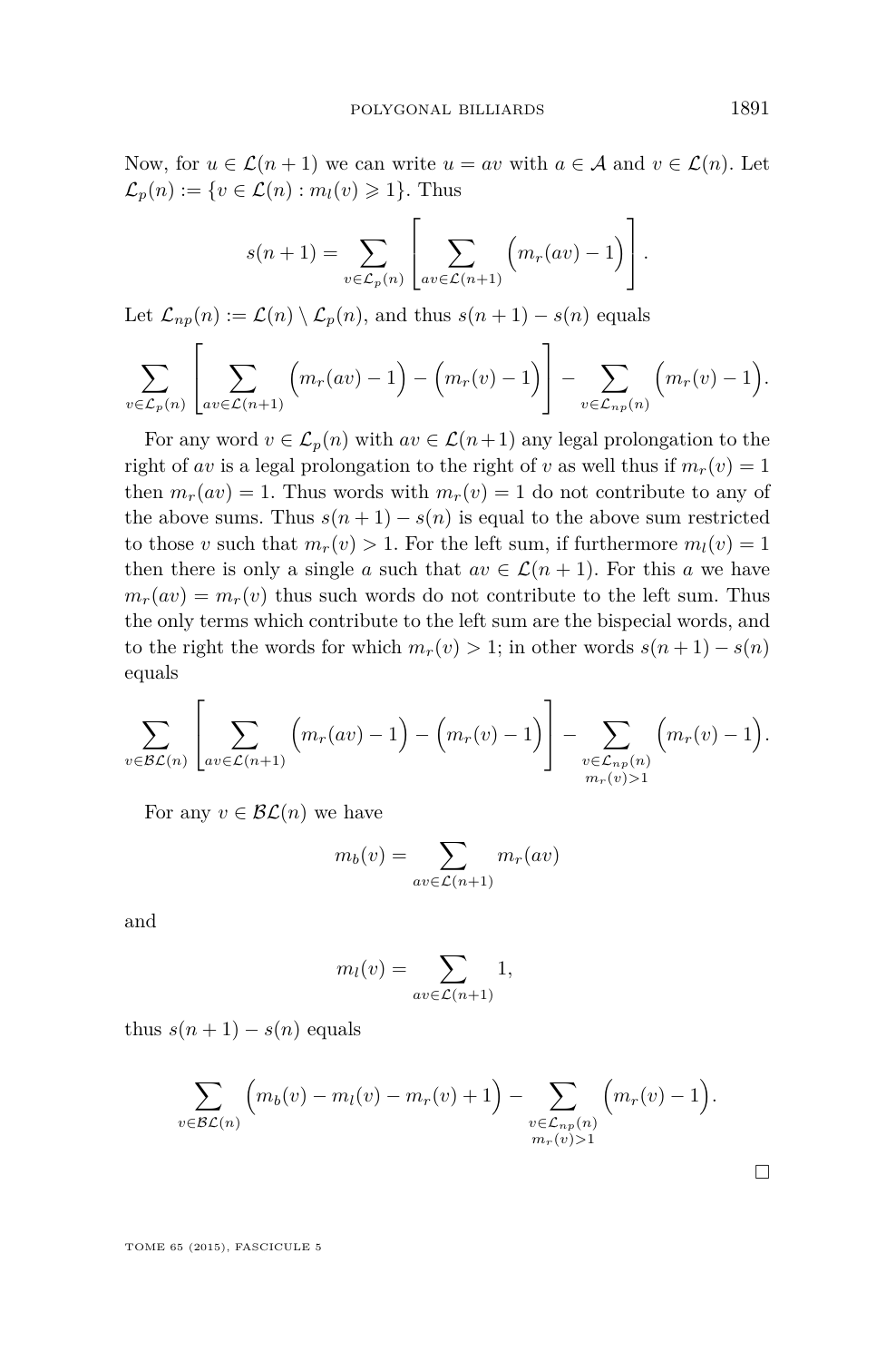#### **4. The proofs**

Proof of Theorem [2.4.](#page-7-0) — We use Theorem [3.1.](#page-10-0) In our case  $m_r(v) = 1$  or 2, so the second term of the equation reduces to  $\#\{v \in \mathcal{L}_{np}(n) : m_r(v) > \}$ 1}, thus  $s(n+1) - s(n)$  equals

$$
\sum_{v \in \mathcal{BL}(n)} \left( m_b(v) - m_l(v) - m_r(v) + 1 \right) - \# \{ v \in \mathcal{L}_{np}(n) : m_r(v) > 1 \}.
$$

We have  $p(0) = 1$  and  $p(1) = 2$ . Suppose that *y* has two preimages, and that  $T_{\theta}^{n}(y)$  is in the boundary of one of the two intervals of continuity of *T t*, i. e. the billiard orbit of *y* arrives at the top of the reflecting side of *I* after *n* steps. Consider the code *v* of length *n*. Clearly  $m_l(v) = m_r(v) = 2$ . Since  $\theta$  is non-exceptional then  $m_b(v) = 4$ . (Note that if  $\theta$  is exceptional then  $m_b(v) = 3$  and thus the orbits would not contribute to the sum.) Thus for non-exceptional directions

$$
s(n + 1) - s(n) = \# \mathcal{BL}(n) - \# \{ v \in \mathcal{L}_{np}(n) : m_r(v) > 1 \}.
$$

We switch back and forth between the language of double rotations and that of the billiard. Let  ${e, f}$  be the two (common) endpoints of  $X_0$  and  $X_1$  (in the original definition of double rotations these points are called 0 and *c*). Let  $\{e_i^{(n)} = T_{\theta}^{-n}(e)$  be the collection of nth-preimages of *e* which we will denote by  $T_e(n)$  for short. Then we will define the tree  $T_e$  of preimages of *e* to be the set

$$
T_e = \cup_{n \geqslant 0} T_e(n),
$$

with a directed arrow from  $e_i^n$  to  $e_j^{n-1}$  if  $T_{\theta}e_i^n = e_j^{n-1}$ . We define similarly the preimage tree  $T_f$ .

Any right special word corresponds to a billiard orbit which hits *e* or *f*, thus we can decompose  $s(n + 1) - s(n)$  into two parts, those words contributing to this difference corresponding to a billiard orbit arrives at *e*, and those which arrive at *f*; we note these two contributions by

$$
(s(n+1) - s(n))_e = \# \mathcal{BL}_e(n) - \# \{ v \in \mathcal{L}_{np}(n) : m_r(v) > 1 \}_e
$$

for the point *e*, and similarly for the point *f*. This formula can be seen as counting the number of leaves at level *n* of a weighted tree, a vertex  $e_i^n$  has weight  $+1$  if it has two preimages (contributing one element to  $\mathcal{BL}_e(n)$ , weight 0 if it has one preimage, weight  $-1$  if it has no preimages (contributing one element in  $\mathcal{L}_{np}(n)$ ) (Figur[e4.1\)](#page-13-0).

For any *n* such that each of the  $e_j^n$  has a unique preimage, we have  $# \mathcal{BL}_e(n) = # \{ v \in \mathcal{L}_{np} : m_r(v) > 1 \}_e = 0$  and thus  $(s(n_0+1) - s(n_0))_e = 1$ .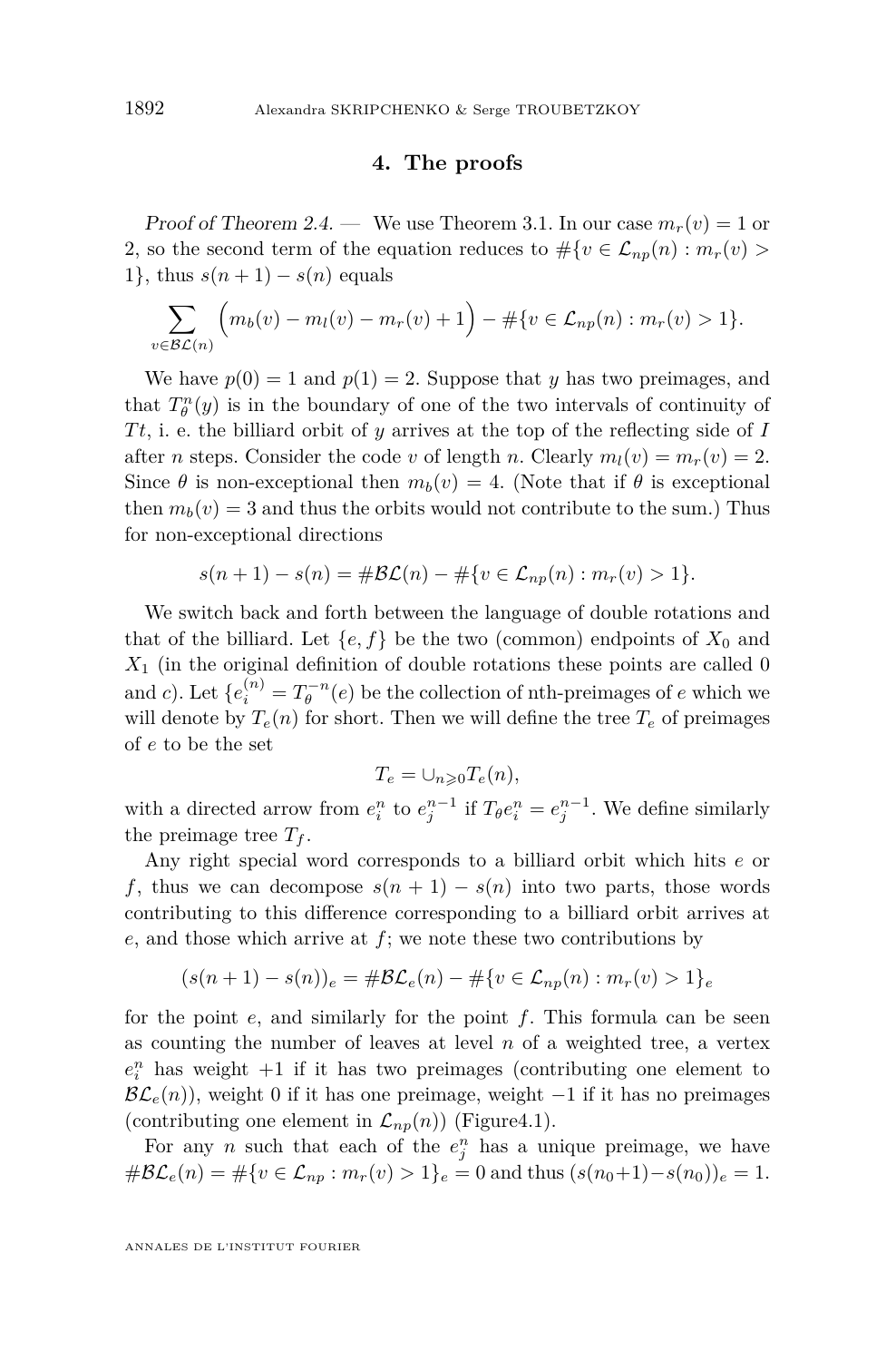<span id="page-13-0"></span>

Figure 4. The preimage tree of e. Figure 4.1. The preimage tree of *e*.

Now consider an *n* so that at least one point  $e_j^{n-1}$  has two preimages. The first time this happens,  $n_0 := n_0^e$ , if this never happens then set  $n_0 := +\infty$ . Thus  $\#\mathcal{BL}_e(n_0) = 1$  and  $\#\{v \in \mathcal{L}_{np}(n_0) : m_r(v) > 1\}_e = 0$ . This implies  $(s(n_0+1) - s(n_0))_e = 1$ . By the symmetry, the next time,  $n_1^e$  one of these backwards orbits hits the mirror, the other one will also hit the mirror from the other side. Thus one of the orbits will have two preimages and the other will be non-left-extendable. Thus  $\#\mathcal{BL}_e(n_1^e) = \#\{v \in \mathcal{L}_{np}(n_1^a) : m_r(v) >$  $1\}_e = 1$ . The same holds for all times  $n_k^e$  for which  $#BL_e(n_k^e) > 0$ . We have  $f_{fe} = 1$ . The same holds for all times  $h_k$  for which  $\#DE_e(h_k) > 0$ . We have<br>thus shown that  $n_e^e$  is the unique time for which  $\left( s(n+1) - s(n) \right) \neq 0$ . The thus shown that  $n_0^e$  is the unique time for which  $(s(n+1)-s(n))_e \neq 0$ . The same holds for  $(s(n + 1) - s(n))_f \neq 0$ , but  $n_0^e$  and  $n_0^f$  are not necessarily  $\mathbf{equal.}$ equal.

If  $n_0^e = n_0^f =: n_0$  then

$$
s(n + 1) - s(n) = \begin{cases} 0 & \text{if } n \neq n_0, \\ 2 & \text{if } n = n_0. \end{cases}
$$

By definition  $p(0) = 1$  and thus  $s(0) = p(1) - p(0) = 2 - 1 = 1$ . Then  $s(n) = s(0) = 1$  for all  $n \leq n_0$  and  $s(n) = 3$  for all  $n > n_0$ . Thus

(4.1) 
$$
p(n) = \begin{cases} n+1 & \text{if } n \le n_0, \\ 3n + (1-2n_0) & \text{if } n > n_0. \end{cases}
$$

In particular if  $n_0 = \infty$ , i.e. if the preimages of both points *e* and *f* disappear before being doubled, then

$$
p(n) = n + 1 \qquad \text{for all } n \geqslant 0.
$$

It is easy to check that  $n_0 = \infty$  happens exactly when  $\theta \in A_1$ .

On the other hand if  $n_0^e \neq n_0^f$ , if follows that

$$
s(n+1) - s(n) = \begin{cases} 0 & \text{if } n \notin \{n_0^e, n_0^f\}, \\ 1 & \text{if } n \in \{n_0^e, n_0^f\}. \end{cases}
$$

TOME 65 (2015), FASCICULE 5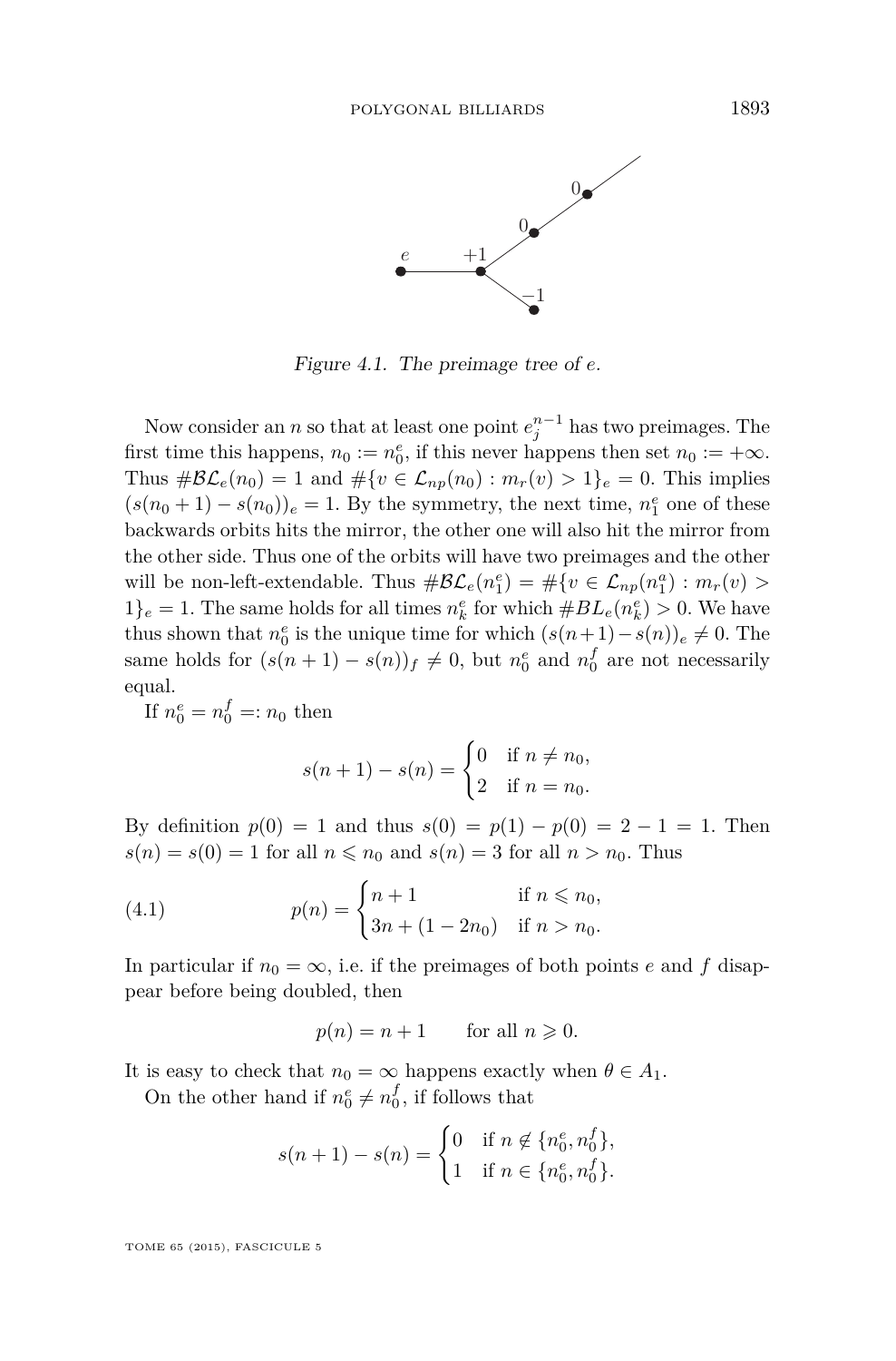Set  $N_0^- := \min(n_0^e, n_0^f)$  and  $N_0^+ := \max(n_0^e, n_0^f)$ . We have  $s(n) = s(0) = 1$ for all  $n \le N_0$ ,  $s(n) = 2$  for all  $n \in (N_0^-, N_0^+]$ ,  $s(n) = 3$  otherwise. Thus

(4.2) 
$$
p(n) = \begin{cases} n+1 & \text{if } n \le N_0^-, \\ 2n + (1 - N_0^-) & \text{if } n \in (N_0^-, N_0^+], \\ 3n + (1 - N_0^- - N_0^+) & \text{otherwise.} \end{cases}
$$

If  $N_0^+ = \infty$  then exactly one of the two points *e* or *f* disappears before being doubled, thus  $\theta \in A_2$ , the ITM is of infinite type and

$$
p(n) = \begin{cases} n+1 & \text{if } n \le N_0^-, \\ 2n + (1 - N_0^-) & \text{if } n > N_0^-. \end{cases}
$$

If  $N_0^+ < \infty$  then neither preimage disappers before being doubled, thus  $\theta \in A_3$ .

Proof of Theorem  $2.7.$  — The main difference with Theorem [2.4](#page-7-0) is that instead of two points  $\{e, f\}$  which produce right special words, there are now  $R+N$  points. Call these point  $\{g_1, g_2, \ldots, g_{R+N}\}\$ . The other difference is that there are  $R + N$  intervals of continuity, thus  $p(1) = R + N$  and thus  $s(0) = p(1) - p(0) = R + N - 1.$ 

Otherwise the proof is identical, for each of the  $g_i$  we construct its preimage tree. We consider the first time  $n_{g_i}$  when the preimage is doubled. The symmetry argument is identical to the square case, once a *g<sup>i</sup>* has two preimages at some time, it has two preimages for larger times. The *k* in the statement of the theorem then corresponds to the number of  $g_i$  which have two-preimages at a certain time, while for the other  $R + N - k$  points the preimages disappear before being doubled. As before, *C<sup>θ</sup>* is responsible for the events that happened before the moment when the first preimage was doubled. We conclude that  $s(n+1) - s(n) = k$  for *n* sufficiently large and  $t_{\text{thus}} p(n) = (s(0) + k)n - C_{\theta} = (R + N - 1 + k)n - C_{\theta}.$ 

Proof of Theorem [2.9.](#page-9-0) — Remember that in this case the map *S* is the first return map to the union of vertical sections  $x = \frac{k}{q}$  described before the Theorem. The proof follows the same line as the the case  $a = \frac{1}{4}$ , in which we argued that by symmetry that once there are two preimages of *e*, each time one disappears a new one appears. This is no longer true in the general rational case. As in the case  $a = \frac{1}{4}$  we need to consider the preimage tree under the map *S* of the points *e* and *f* (which as in case  $a = \frac{1}{4}$  are the points of discontinuity on the circle  $x = a = \frac{p}{q}$ , the map being continiuos on the other circles.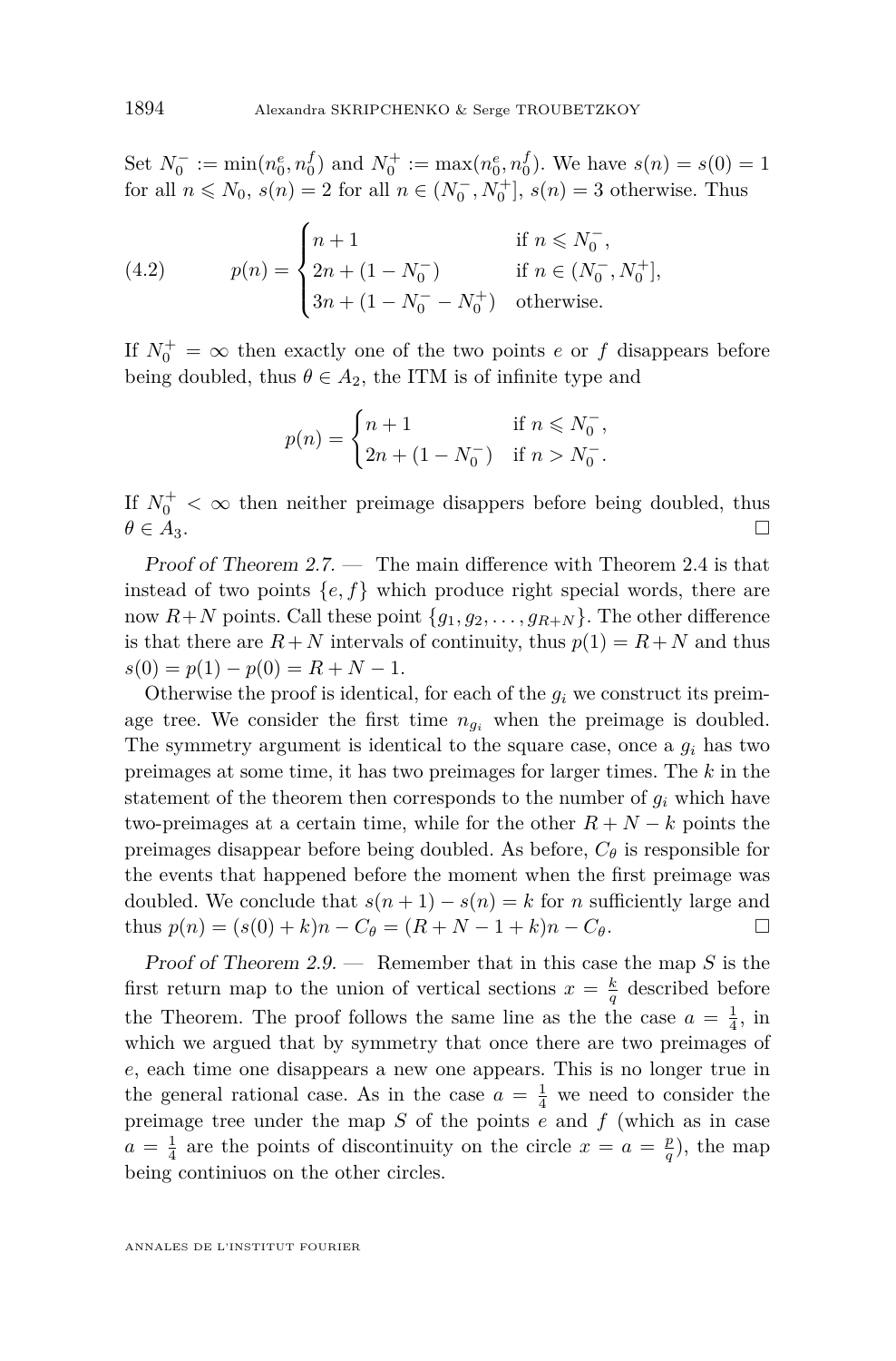<span id="page-15-0"></span>As mentioned in the proof of Theorem 4, the difference  $(s_n - s_0)_e$  counts the number of leaves of level *n*, but since all points in the set  $\{S^{-n}(i, y)\}$ have the same second coordinate, we have  $\#\{S^{-n}(i, y)\} \leq q$ , for any  $n \geq 0$ , for any point  $(i, y)$ . Thus

$$
(s(n+1)-s(n))_e \leqslant q
$$

for all *n*.

Taking into account the contribution of *e* and *f* yields

$$
s(n) - s(0) \leq 2q
$$

and since  $s(0) = p(1) - p(0) = 3 - 1 = 2$ , we conclude that

$$
p(n) = 1 + \sum_{i=0}^{n-1} s(i) = 3 + \sum_{i=1}^{n-1} s(i) \le 3 + (2+2q)(n-1) < (2+2q)n.
$$

PROPOSITION  $4.1.$  — If  $\{a, b\} \cap \Omega = \emptyset$  then  $p^{\infty}(n) = n + 1$ .

Proof of Proposition  $4.1.$  — By assumption there are no right special words, thus no bispecial words. Thus  $s(n) = const$ . We have  $s(0) = p(1)$  $p(0) = 3 - 1 = 2$ , thus  $s(n) = 1$  and  $p(n + 1) = p(n) + 1$ . It follows that  $p^{\infty}(n) = n + 1.$ 

#### **Acknowledgements.**

We thank Pascal Hubert for fruitful discussions and Henk Bruin for a critical reading of an earlier version of this manuscript. We gratefully acknowledge the support of ANR Perturbations and ERC Starting Grant "Quasiperiodic". We also thank the anonymous referee for several useful suggestions which improved our presentation.

#### BIBLIOGRAPHY

- [1] M. Baillif, "A polynomial bound for the lap number", Qual. Theory Dyn. Syst. **3** (2002), no. 2, p. 325-329.
- [2] M. BOSHERNITZAN & I. KORNFELD, "Interval translation mappings", Ergodic Theory Dynam. Systems **15** (1995), no. 5, p. 821-832.
- [3] H. BRUIN, "Renormalization in a class of interval translation maps of *d* branches", Dyn. Syst. **22** (2007), no. 1, p. 11-24.
- [4] H. Bruin & S. Troubetzkoy, "The Gauss map on a class of interval translation mappings", Israel J. Math. **137** (2003), p. 125-148.
- [5] H. BRUIN & G. CLACK, "Inducing and unique ergodicity of double rotations", Discrete Contin. Dyn. Syst. **32** (2012), no. 12, p. 4133-4147.